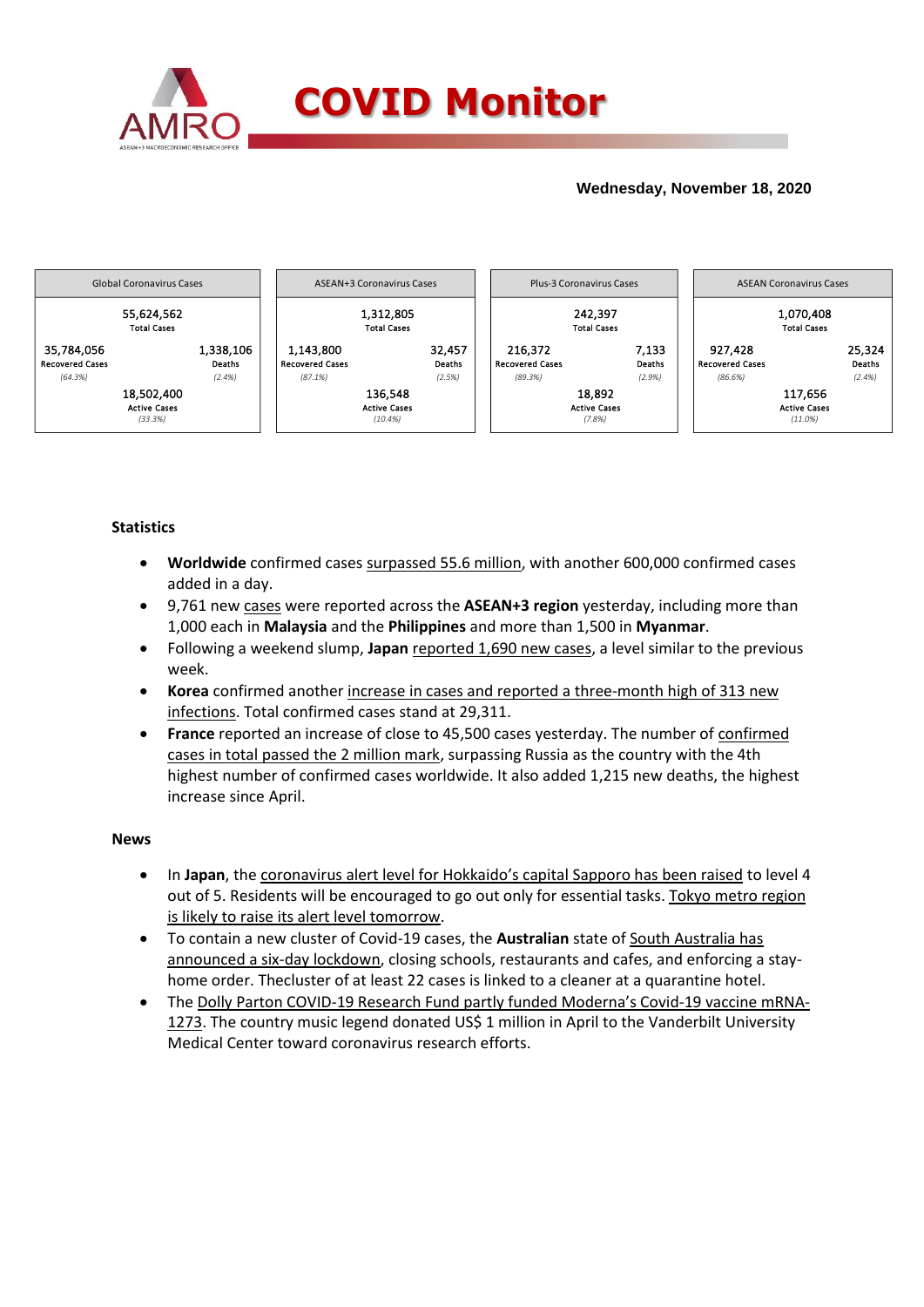

#### Overview of Confirmed COVID-19 Cases

| Data as of 17/11/2020 |
|-----------------------|
|                       |

| <b>Economy</b>       | <b>Total</b> | Cases per 1M     | <b>New</b>     | <b>New Cases per</b> | <b>New Cases</b>   | <b>∆New Cases</b> | ∆% New | <b>Total</b>     | <b>New</b>     | Fatality        | <b>Total</b>             | <b>Recovery</b> | Active         | <b>Resolved cases</b>    |
|----------------------|--------------|------------------|----------------|----------------------|--------------------|-------------------|--------|------------------|----------------|-----------------|--------------------------|-----------------|----------------|--------------------------|
|                      | Cases        | Population       | Cases          | 1M Pop.              | $(7$ -day avg) $1$ |                   | Cases  | <b>Deaths</b>    | <b>Deaths</b>  | <b>Rate (%)</b> | <b>Recovered</b>         | <b>Rate (%)</b> | Cases          | $(96)^2$                 |
| Global               | 55,624,562   |                  | 602,624        |                      |                    | 66,631            | $1.1$  | 1,338,106        | 10,878         | 2.4             | 35,784,056               | 64.3            | 18,502,400     | 66.7                     |
| ASEAN+3              | 1,312,805    |                  | 9,761          |                      |                    | 1,012             | 0.7    | 32,457           | 165            | 2.5             | 1,143,800                | 87.1            | 136,548        | 66.7                     |
| Plus-3               | 242,397      |                  | 2,016          |                      |                    | 819               | 0.8    | 7,133            | 14             | 2.9             | 216,372                  | 89.3            | 18,892         | 89.6                     |
| <b>ASEAN</b>         | 1,070,408    |                  | 7,745          |                      |                    | 193               | 0.7    | 25,324           | 151            | 2.4             | 927,428                  | 86.6            | 117,656        | 88.9                     |
| China                | 86,369       | 61               | 9              | 0.0                  |                    | $-5$              | 0.0    | 4,634            | $\mathbf 0$    | 5.4             | 81,409                   | 94.3            | 326            | 99.6                     |
| Hong Kong, China     | 5,470        | 716              | 4              | 0.5                  |                    | $-4$              | 0.1    | 108              | $\mathbf 0$    | 2.0             | 5,212                    | 95.3            | 150            | 97.3                     |
| Japan                | 121,247      | 964              | 1,690          | 13.4                 |                    | 744               | 1.4    | 1,895            | 12             | 1.6             | 103,778                  | 85.6            | 15,574         | 87.2                     |
| Korea                | 29,311       | 563              | 313            | 6.0                  |                    | 84                | $1.1$  | 496              | $\overline{2}$ | 1.7             | 25,973                   | 88.6            | 2,842          | 90.3                     |
|                      |              |                  |                |                      |                    |                   |        |                  |                |                 |                          |                 |                |                          |
| Indonesia            | 474,455      | 1,758            | 3,807          | 14.1                 |                    | 272               | 0.8    | 15,393           | 97             | 3.2             | 398,636                  | 84.0            | 60,426         | 87.3                     |
| Malaysia             | 49,730       | 1,497            | 1,210          | 36.4                 |                    | 107               | 2.5    | 318              | 5              | 0.6             | 36,624                   | 73.6            | 12,788         | 74.3                     |
| Philippines          | 410,718      | 3,732            | 1,144          | 10.4                 |                    | -592              | 0.3    | 7,862            | 23             | 1.9             | 374,543                  | 91.2            | 28,313         | 93.1                     |
| Singapore            | 58,130       | 10,195           | 6              | $1.1$                |                    | $\,1\,$           | 0.0    | 28               | $\mathsf 0$    | 0.0             | 58,039                   | 99.8            | 63             | 99.9                     |
| Thailand             | 3,880        | 57               | $\overline{2}$ | 0.0                  |                    | $^{\rm -1}$       | 0.1    | 60               | $\mathbf 0$    | 1.5             | 3,729                    | 96.1            | 91             | 97.7                     |
|                      |              |                  |                |                      |                    |                   |        |                  |                |                 |                          |                 |                |                          |
| Brunei Darussalam    | 148          | 328              | $\mathbf 0$    | 0.0                  |                    | 0                 | 0.0    | 3                | $\mathbf 0$    | 2.0             | 145                      | 98.0            | 0              | 100.0                    |
| Cambodia             | 304          | 18               | $\mathbf{1}$   | 0.1                  |                    | 0                 | 0.3    | $\mathbf 0$      | $\mathsf 0$    | 0.0             | 291                      | 95.7            | 13             | 95.7                     |
| Lao PDR              | 25           | $\overline{3}$   | $\mathbf 1$    | 0.1                  |                    | $\,1\,$           | 4.2    | $\Omega$         | $\mathsf 0$    | 0.0             | 23                       | 92.0            | $\overline{2}$ | 92.0                     |
| Myanmar              | 71,730       | 1,344            | 1,569          | 29.4                 |                    | 402               | 2.2    | 1625             | 26             | 2.3             | 54274                    | 75.7            | 15,831         | 77.9                     |
| Vietnam              | 1,288        | 13               | 5              | 0.1                  |                    | 3                 | 0.4    | 35               | $\mathbf 0$    | 2.7             | 1,124                    | 87.3            | 129            | 90.0                     |
|                      | 540,605      |                  | 2,734          | 237.4                |                    | 802               | 0.5    |                  | 223            | 2.7             |                          |                 |                |                          |
| Belgium<br>France    | 2,038,050    | 46,940<br>31,358 | 45,498         | 700.0                |                    | 36,426            | 2.3    | 14,839<br>45,946 | 1,215          | 2.3             |                          | $\sim$          |                |                          |
| Germany              | 843,757      | 10,169           | 26,231         | 316.1                |                    | 11,651            | 3.2    | 13,138           | 305            | 1.6             | 537,347                  | 63.7            | 293,272        | 65.2                     |
| Italy                | 1,238,072    | 20,555           | 32,191         | 534.4                |                    | 4,839             | 2.7    | 46,464           | 731            | 3.8             | 457,798                  | 37.0            | 733,810        | 40.7                     |
| Netherlands          | 464,205      | 26,862           | 11,504         | 665.7                |                    | 6,674             | 2.5    | 8,689            | 159            | 1.9             | $\overline{\phantom{a}}$ | $\sim$          |                | $\overline{\phantom{a}}$ |
| Spain                | 1,510,023    | 32,220           | 13,159         | 280.8                |                    | $-25,114$         | 0.9    | 41,688           | 435            | 2.8             | 150,376                  | 10.0            | 53,521         | 96.5                     |
| Switzerland          | 274,534      | 31,749           | 4,560          | 527.4                |                    | $-8,279$          | 1.7    | 3,664            | 128            | 1.3             | 169,100                  | 61.6            | 101,770        | 62.9                     |
| United Kingdom       | 1,414,359    | 21,030           | 23,678         | 352.1                |                    | 2,315             | 1.7    | 52,839           | 692            | 3.7             |                          | ÷               |                |                          |
|                      |              |                  |                |                      |                    |                   |        |                  |                |                 |                          |                 |                |                          |
| Brazil               | 5,911,758    | 27,968           | 35,294         | 167.0                | رسيس               | 21,923            | 0.6    | 166,699          | 685            | 2.8             | 5,358,299                | 90.6            | 386,760        | 93.5                     |
| Canada               | 309,877      | 8,195            | 4,428          | 117.1                |                    | $-1,599$          | 1.4    | 11,136           | 61             | 3.6             | 248,859                  | 80.3            | 49,882         | 83.9                     |
| Argentina            | 1,329,005    | 29,176           | 10,621         | 233.2                |                    | 2,728             | 0.8    | 36,106           | 379            | 2.7             | 1,148,833                | 86.4            | 144,066        | 89.2                     |
| Mexico               | 1,011,153    | 7,956            | 1,757          | 13.8                 |                    | $-1,117$          | 0.2    | 99,026           | 165            | 9.8             | 824,355                  | 81.5            | 154,176        | 84.8                     |
| Peru                 | 938,268      | 28,585           | 1,257          | 38.3                 |                    | $-855$            | 0.1    | 35,271           | 40             | 3.8             | 867,306                  | 92.4            | 35,691         | 96.2                     |
| <b>United States</b> | 11,306,260   | 34,153           | 153,757        | 464.4                |                    | $-11,750$         | 1.4    | 247,604          | 1,461          | 2.2             | 4,293,640                | 38.0            | 6,765,016      | 40.2                     |
|                      |              |                  |                |                      |                    |                   |        |                  |                |                 |                          |                 |                |                          |
| Australia            | 27,777       | 1,069            | 19             | 0.7                  |                    | 10                | 0.1    | 907              | $\mathbf 0$    | 3.3             | 25,505                   | 91.8            | 1,365          | 95.1                     |
| India                | 8,912,907    | 6,508            | 39,366         | 28.7                 |                    | 10,952            | 0.4    | 130,993          | 490            | 1.5             | 8,335,109                | 93.5            | 446,805        | 95.0                     |
| Iran                 | 788,473      | 9,370            | 13,352         | 158.7                |                    | 299               | 1.7    | 42,461           | 482            | 5.4             | 570,774                  | 72.4            | 175,238        | 77.8                     |
| Russia               | 1,954,912    | 13,333           | 22,201         | 151.4                |                    | $-361$            | $1.1$  | 33,619           | 435            | 1.7             | 1,465,051                | 74.9            | 456,242        | 76.7                     |
| Saudi Arabia         | 353,918      | 10,181           | 362            | 10.4                 |                    | 61                | 0.1    | 5,692            | 16             | 1.6             | 341,104                  | 96.4            | 7,122          | 98.0                     |
| South Africa         | 754,256      | 12,630           | 1,987          | 33.3                 |                    | 742               | 0.3    | 20,432           | 118            | 2.7             | 696,820                  | 92.4            | 37,004         | 95.1                     |

Source: Haver Analytics, sourced from Johns Hopkins University; AMRO staff calculations.<br>Notes: New cases since previous day. Δ% refers to percentage change since previous day. Fatality rate measured as deaths per confirm